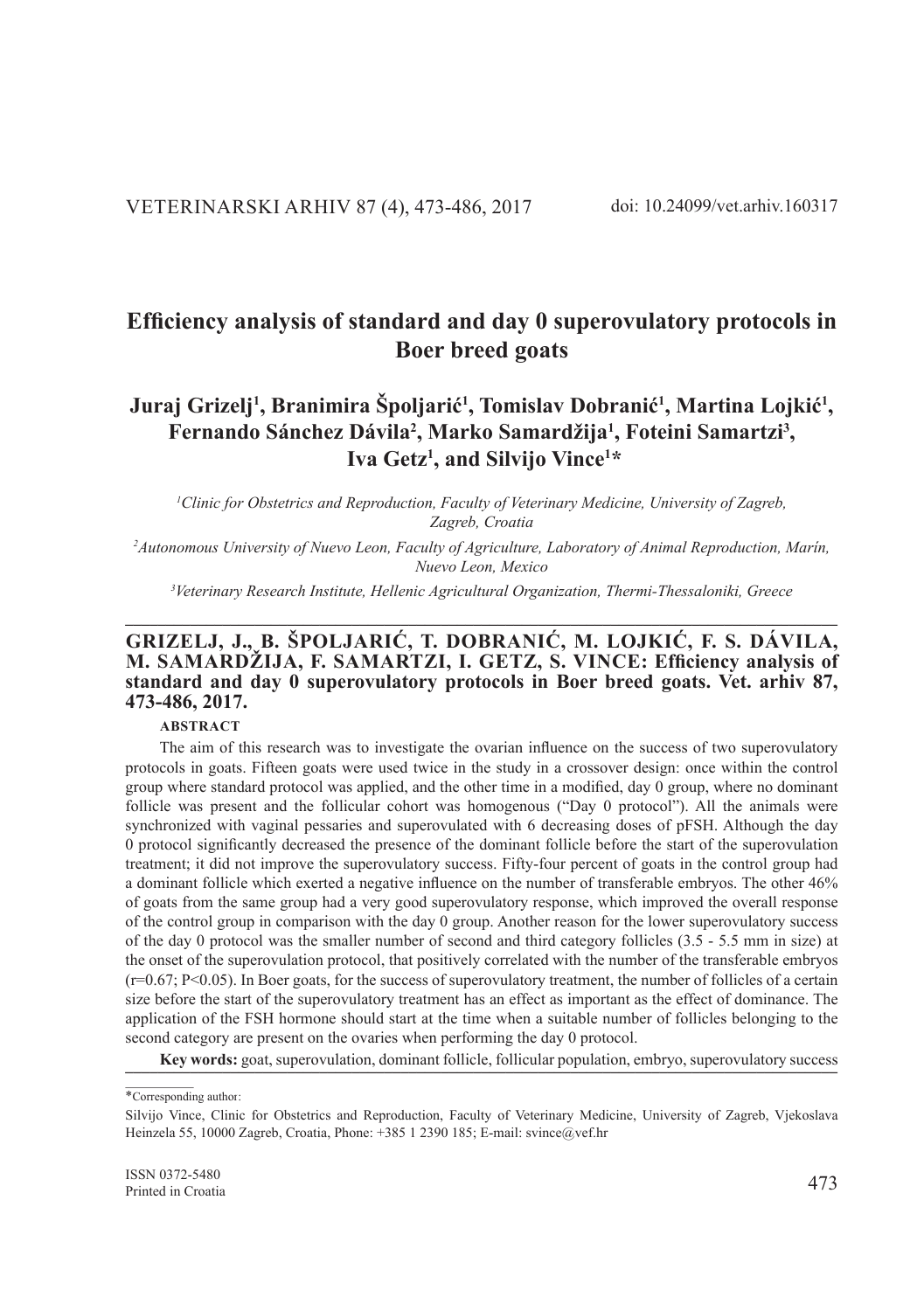### **Introduction**

Goats are seasonal polyestric animals in mild climate regions, with the breeding season becoming longer towards the equator (ZARROUK et al., 2001). A year-round breeding season has also been observed in the Boer goat in mild continental climate regions (ĐURIČIĆ et al., 2009a), indicating that this kind of reproductive activity could be hereditary rather than environmentally influenced (DJURICIC et al., 2011). However, paragenetic factors such as dietary regime, should also be taken into account, particularly macroelements such as calcium and phosphorous serum levels (SAMARDŽIJA et al., 2011). Further, ĐURIČIĆ et al., (2012) reported that Boer goats, after they were introduced from the southern to the northern hemisphere, gradually became acclimated to a new seasonality. A higher percentage of live-born offspring were expected in Croatia during the optimal breeding season than in most European goat breeds (ĐURIĆIĆ et al., 2009a, 2009b).

Despite the progress achieved in goat breeding, commercial hormone preparations and protocols, the superovulatory response in goats is still characterized by high variability. The causes may be related to the sexual cycle phase and the influence of the ovary function (LINDSELL et al., 1986; WANI et al., 1992; ĐURIČIĆ et al., 2008). TASDEMIR et al. (2011) found that transferable embryo yield is affected by the breed while AYRES et al. (2012) found that superovulation can be reliably produced in goats, even without an exogenous source of progesterone.

The presence or absence of a dominant follicle is one of the factors that determines the success of the superovulatory response, as it affects the distribution of the follicular cohort and determines the ovulation percentage, as well as the number of embryos obtained (GONZALEZ-BULNES et al., 2000, 2003a, 2003b; MENCHACA et al., 2002; RUBIANES and MENCHACA, 2003; MENCHACA et al., 2007; GINTHER and KOT, 1994; DE CASTRO et al., 1999).

Concerning goats, there are records about the effect of the number of follicles ranging in size from 2-6 mm present at the start of the treatment on the percentage of ovulation, and those measuring 4-6 mm on the number of obtained embryos (GONZALEZ-BULNES et al., 2003a). Studies pertaining to ovarian factors show the significant effect of dominant follicles measuring 6 mm or more.

The aim of this research was to evaluate superovulatory response in Boer goats that were submitted to two different superovulatory protocols (standard and day 0 protocols) and to assess the role of ovarian factors - the follicular population and the presence of a dominant follicle at the start of superovulation treatment.

We hypothesize that the application of gonadotropin one day following ovulation could optimize superovulatory response in situations when there is no dominant follicle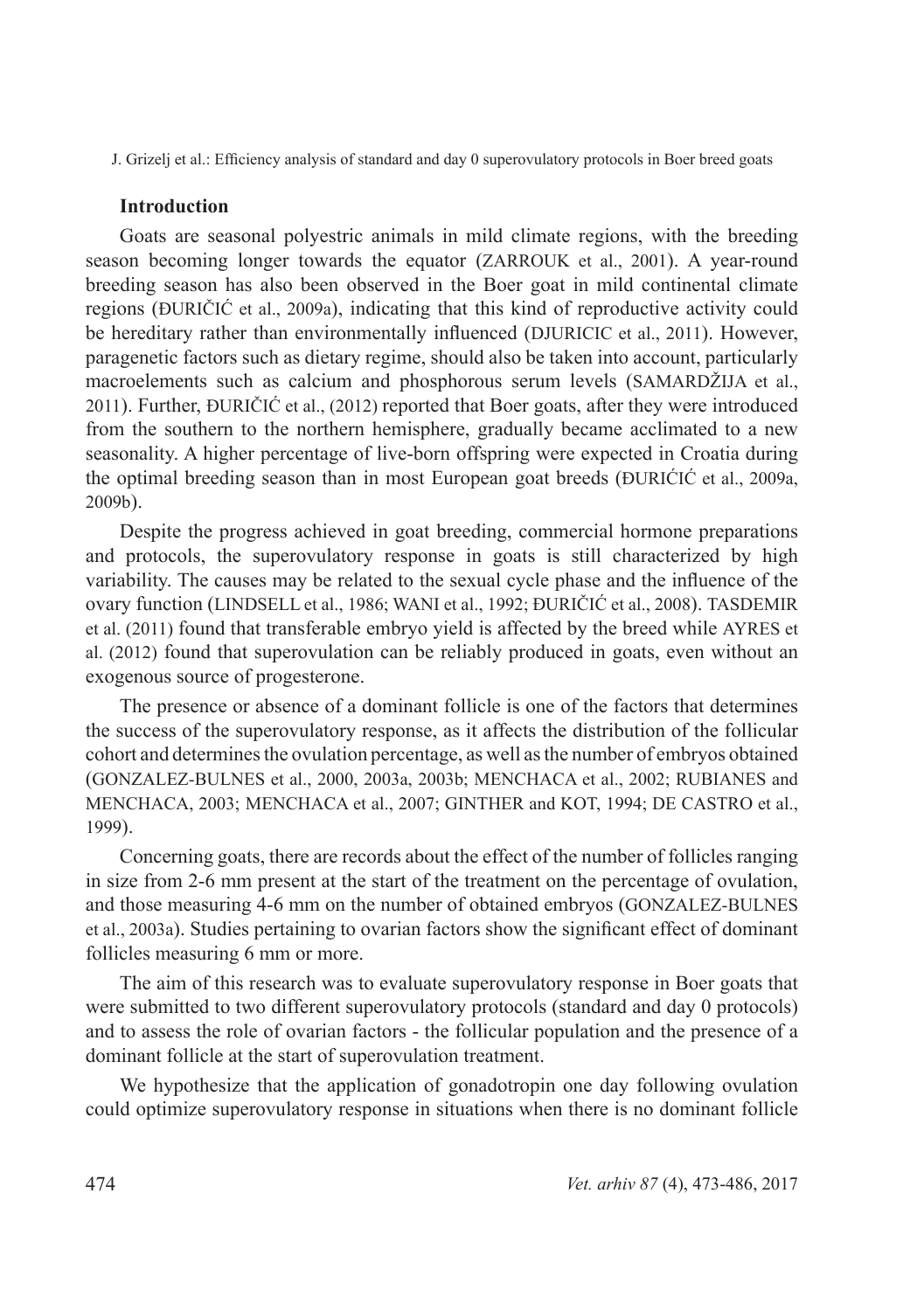present but only a uniform follicular population starting to grow in the first wave (day 0 protocol).

## **Materials and methods**

Fifteen Boer goats aged 1 to 3 years and  $41.0 \pm 10.5$  kg of live weight were included in the study, which was conducted during the breeding season (latitude 45 °N). The animals were fed with hay and concentrate twice a day and water was available *ad libitum*.

The animals were randomly divided into two groups: the control (standard protocol - C) and the day 0 group (experimental protocol - D0). Six to twelve weeks later, the protocol and the group were switched in a crossover design, so that every animal was submitted twice to superovulatory protocols. The superovulatory response was considered unsuccessful if early luteal regression or cysts were found, or if no ovulation occurred. Such animals were removed from further statistical analysis.

In order to analyse the influence of a dominant follicle, the results were additionally divided into two groups, depending on whether or not at the start of the superovulation a dominant follicle was present (dominant follicle - DF and, no dominant follicle - NO\_ DF).

*Day 0 group.* The goats were submitted to oestrus synchronization using vaginal progestagen pessaries containing 40 mg fluorogestone acetate (FGA) (Chronogest®, Intervet, Lima, Peru) during 11 days. Forty-eight hours before the pessaries were withdrawn, 250 IU of equine chorionic gonadotropin (eCG) (Folligon<sup>®</sup>, Intervet, Boxmeer, The Netherlands) and 50 μg of cloprostenol (Estrumate®, Schering-Plough, Friesoythe, Germany) were applied intramuscularly (i/m).

Twenty-four hours after pessary withdrawal, the detection of oestrus was performed every 4 hours until positive detection occurred. Induction of ovulation was done 12 hours following positive oestrus detection by i/m application of 8.4 μg of a gonadotropin releasing hormone (GnRH) analogue, buserelin acetat (Receptal®, Intervet, Boxmeer, The Netherlands).

Forty-eight hours after GnRH analogue application, a superovulation protocol that consisted of 6 i/m doses of porcine follicle-stimulating hormone (pFSH) (Folltropin<sup>®</sup>, Vetrepharm, Belleville, Canada), injected every 12 hours (50 mg + 50 mg, 25 mg + 25 mg,  $25 \text{ mg} + 25 \text{ mg}$ ) was applied. After the fifth and sixth pFSH injection, cloprostenol, at a dose of 50 μg was applied. The following day - i.e. 24 hours after, oestrus detection was performed every 4 hours using an adult buck wearing an apron. If oestrus was detected, the goat was mated individually twice a day at an 8-10 hour interval, and the following day if oestrus was still detectable. The time frame was recorded in which oestrus was detected following the fifth dose of pFSH and cloprostenol injection, as well as the duration of oestrus.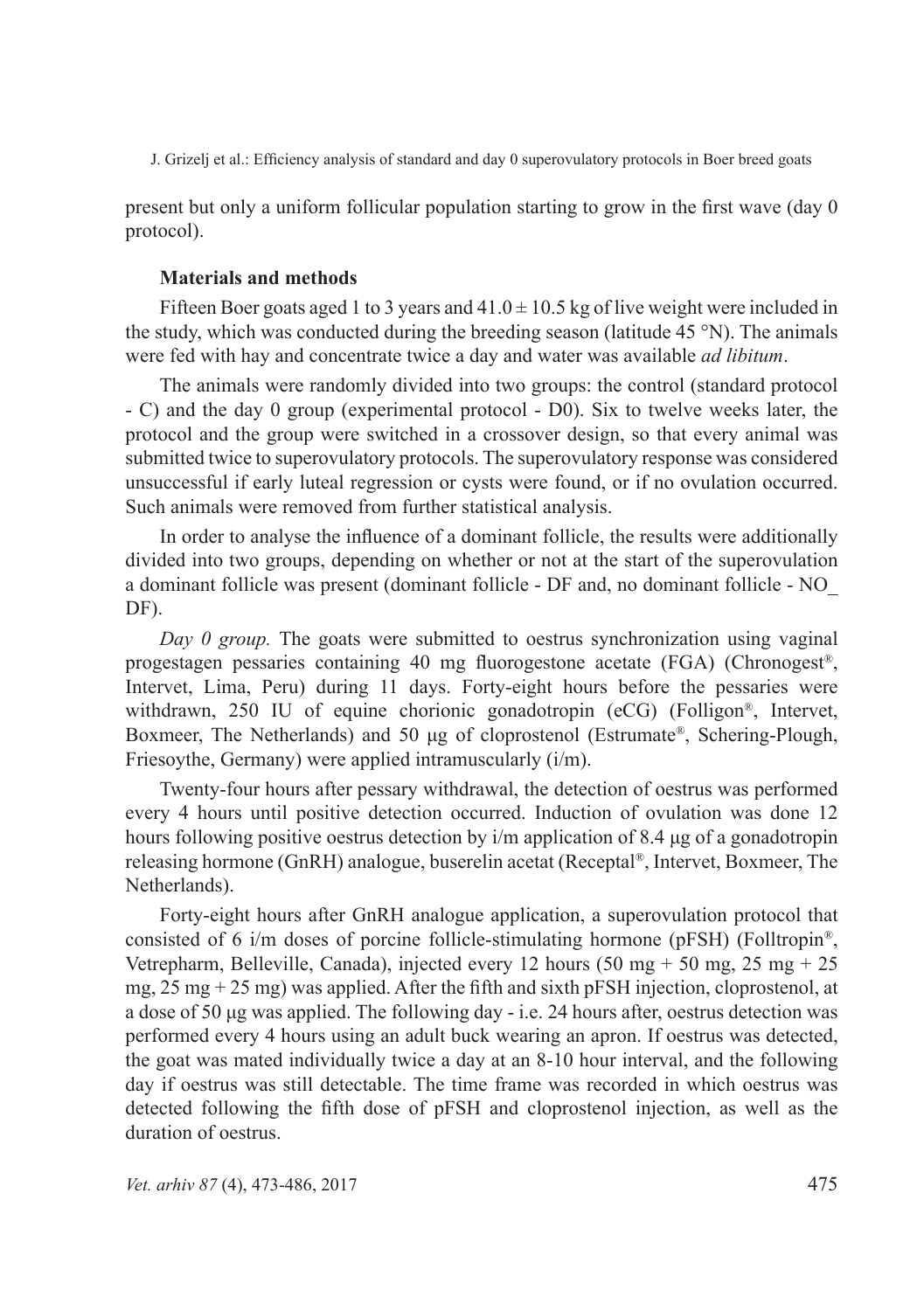*Control group.* Progestagen pessaries were inserted and left for 11 days. A single injection of 50 μg of cloprostenol was applied on day 9 following the insertion of the pessaries, in the morning, simultaneously with the superovulatory treatment, which was the same as described previously. Oestrus detection and mating were performed as described previously. The time frame in which oestrus appeared following the pessary removal was recorded for each animal, together with the duration of oestrus.

# *Treatments designed for all goats included in the study*

*Laparotomy for uterine flushing and the anaesthetic protocol.* The ovulations were confirmed during ultrasound examinations the day before uterine flushing by detection and counting of CLs. Uterine flushing was performed by laparotomy, 7 days after the first mating (D7). Anaesthesia was induced with 0.11 mg/kg of xylazine (Xylapan®, Vetoquinol) i/m followed by an i/m injection of 5.5 mg/kg of ketamine (Narketan<sup>®</sup>, Vetoquinol) 10 min later.

The does were placed in a dorsal recumbent position on an inclined surgical table, with their head on the lower end. The uterus and ovaries were exteriorised by medioventral laparotomy, the number of CLs recorded, and punction was performed at the base and the tip of each uterine horn. The flushing was performed by retrograde perfusion of 40 mL of Phosphate-Buffered Saline (PBS) + 2g/L Bovine Serum Albumin (BSA) + 50mg/L Kanamycin (Sigma-K1377, Sigma-Aldrich). The flushing medium was analysed and obtained embryos evaluated according to the criteria of International Embryo Transfer Society - IETS. The following structures were evaluated and counted: total number of collected forms, number of transferable and non-transferable embryos, and number of non-developed / retarded embryos. The rate of flushing success was calculated, as well as the percentage of fertilized oocytes, and vital and retarded embryos.

*Ultrasound exams.* The ovarian status of each animal was monitored by ultrasound examinations performed before and during superovulatory treatment, until ovulation occurred. The goats were placed in dorsal recumbent position and a 7.5 MHz lubricated linear array ultrasound probe was placed into the rectum (Sonovet 2000, Medison Co.). A concave rod was used to reinforce the probe, as it was attached to an insufficiently firm cable (GRIZELJ et al., 2013). The *lubricant containing local anaesthetic* was applied in a *rectal* ampulla 5 min before introducing the rectal *probe* (Lidocaine 2% diluted in ultrasound gel in ratio 1:10). The scanning of ovaries was done once a day before the start and during the superovulation protocol in order to count and measure the follicles  $\geq$  2mm.

*Statistical analysis***.** The animals that did not respond to superovulatory treatment (<5 CLs) were omitted from the statistical analysis concerning the results obtained after flushing the uterus. Statistical analysis was performed using the procedure program package SAS 9.1.3. Service Pack 4 (2002-2003 by SAS Institute Inc.). The probability of differences in superovulatory success between the analysed groups, and the difference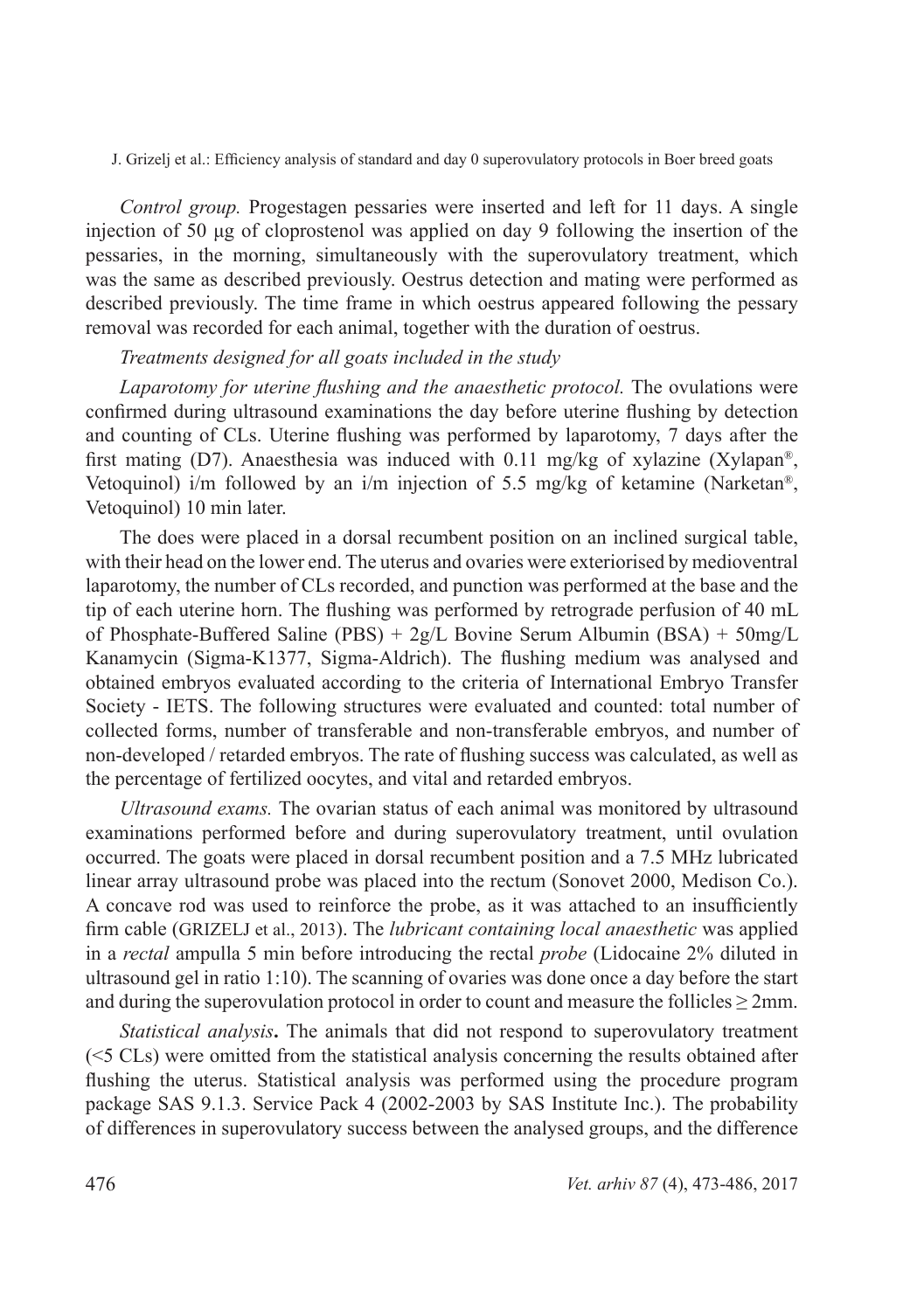in the follicular dynamics was calculated using the SAS module PROC GLM when the fixed effects and PROC MIXED when random and fixed effects were analysed in the model. Pearson's correlation coefficient (PROC CORR) was used to identify the correlation coefficient of the number of CLs with the number of collected forms and the number of specific categories' follicles before the first FSH injection, with the number of collected forms and the number of transferable embryos. When the presumption of normal distribution of the analysed dependent variables and heterogeneity of variances was disturbed, the analysis was done using PROC GENMOD, or transformation of the dependent variable was used. The statistical significance was set at  $P<0.05$ . Figures were made using the PROC GCHART module of SAS.

# **Results**

*Superovulatory response in goats.* Of the 30 goats in which superovulatory treatment was used a good response was obtained, which means at least 5 ovulations, in 25 animals (83.3%). One of them did not exhibit any behavioural signs of oestrus and hence was not mated. Three goats had an early luteal regression, and one did not ovulate at all.

*Uterine flushing efficiency rate.* A total of 219 ova/embryo forms were found in the flushed media, 311 CLs were counted on ovaries, and the average flushing efficiency rate (number of CL / number of collected cellular forms) was  $73.2\%$  (r = 0.80; P<0.0001). The efficiency rate of the first and the second flushing was 74.1% and 71.8%, respectively.

| No. of collected<br>forms (oocytes)<br>and embryos) | No. of fertilized/<br>collected forms | Degenerated<br>embryos $/$<br>collected forms | Transferable<br>embryos $\sqrt{ }$<br>collected forms | Grade 1 and 2/<br>total embryos |
|-----------------------------------------------------|---------------------------------------|-----------------------------------------------|-------------------------------------------------------|---------------------------------|
| 219                                                 | $81.7\%$                              | 14.6%                                         | $61.1\%$                                              | 74 9 <sub>%</sub>               |
|                                                     | (179/219)                             | (32/219)                                      | (134/219)                                             | (134/179)                       |

Table 1. Distribution of evaluated collected forms (percentage of fertilized oocytes, degenerated and transferable embryos

At the start of the superovulatory treatment, 8 out of 25 goats had a dominant follicle present on their ovaries (size  $\geq 6$  mm); 7 of 13 from the control group (54%) and 1 of 12 from the day 0 group (8%). The follicular status at the beginning of the superovulatory treatment and superovulatory response for different protocols and animals with or without dominant follicle are shown in Table 2.

The average number of follicles within different follicular categories are shown in Figs 1 and 2, from the first FSH injection until ovulation occurred. The positive and statistically significant correlations between the number of second category follicles with the number of collected cellular forms and the number of transferable embryos were found ( $r = 0.62$  and  $r = 0.67$ ; P<0.05), respectively.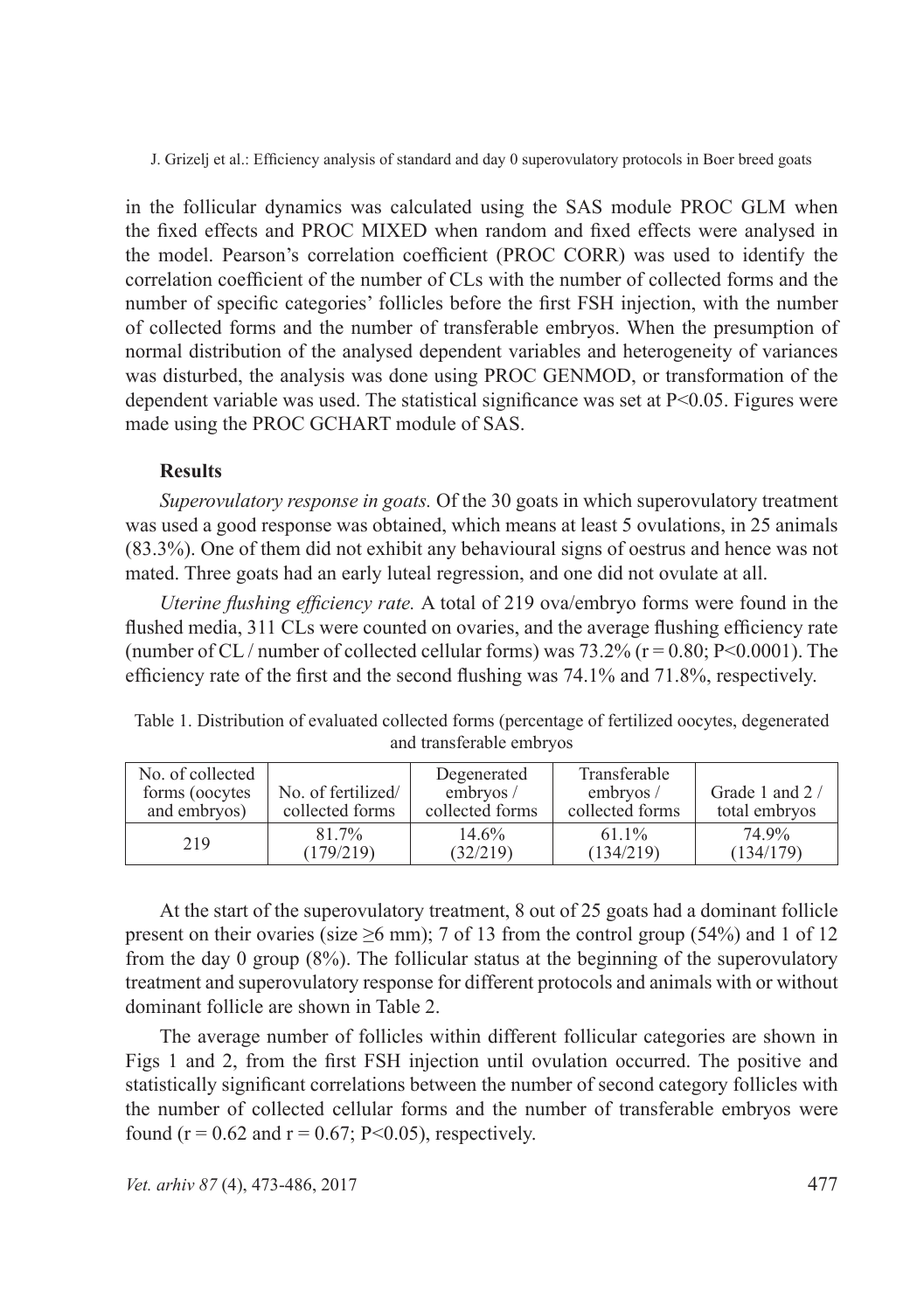Table 2. Ovarian follicular status at the start of superovulation treatment and superovulation response. The control group was compared with the day 0 group, and the animals with a dominant follicle (DF) at time of the first FSH dose were compared with the animals without a dominant follicle (NO DF).

|                                                                                                                           | Control<br>group   | Day 0<br>group      | P value | DF                 | No DF               | P value |
|---------------------------------------------------------------------------------------------------------------------------|--------------------|---------------------|---------|--------------------|---------------------|---------|
| Average size of the biggest<br>follicle at the start of the<br>protocol (mm)                                              | 5.46<br>$\pm 0.40$ | 3.12<br>$\pm 0.40$  | < 0.001 | 6.50<br>$\pm 0.31$ | 3.32<br>± 0.26      | < 0.001 |
| Average size of all follicles<br>present at the start of the<br>protocol (mm)                                             | 3.14<br>$\pm 0.12$ | 2.50<br>$\pm 0.07$  | < 0.001 | 3.20<br>$\pm 0.20$ | 2.66<br>$\pm 0.07$  | < 0.07  |
| Average size (mm) of all<br>follicles at the start of the<br>protocol, excluding the<br>dominant follicles ( $\geq 6$ mm) | 2.88<br>$\pm 0.09$ | 2.46<br>$\pm 0.07$  | < 0.01  | 2.70<br>$\pm 0.11$ | 2.66<br>$\pm 0.07$  | n.s.    |
| Average size of all follicles 24 h<br>after GnRH application (mm)                                                         |                    | 2.31<br>$\pm 0.12$  |         |                    |                     |         |
| Average number of CL                                                                                                      | 17.75<br>±1.88     | 10.89<br>± 1.76     | < 0.05  | 12.63<br>± 2.73    | 13.40<br>$\pm 2.30$ | n.s.    |
| Average number of collected<br>forms                                                                                      | 12.67<br>± 1.71    | 7.44<br>$\pm 0.95$  | < 0.05  | 10.30<br>±1.81     | 10.70<br>± 1.54     | n.s.    |
| Average number of transferable<br>embryos                                                                                 | 7.25<br>± 1.51     | 5.22<br>± 1.17      | < 0.05  | 3.85<br>$\pm 1.01$ | 7.64<br>± 1.31      | < 0.05  |
| Average number of non-<br>transferable embryos                                                                            | 5.00<br>$\pm 1.08$ | 2.20<br>$\pm 1.00$  | n.s.    | 6.10<br>± 1.60     | 2.59<br>± 1.25      | 0.05    |
| Average number of first grade<br>embryos                                                                                  | 5.92<br>± 1.58     | 5.00<br>± 1.31      | n.S.    | 2.85<br>$\pm 0.98$ | 7.00<br>± 1.19      | < 0.05  |
| Transferable embryos/total<br>number of collected forms (%)                                                               | 56.30<br>± 7.63    | 69.87<br>$\pm 8.63$ | n.S.    | 40.84<br>± 11.16   | 69.62<br>± 6.47     | < 0.05  |

n.s. - not statistically significant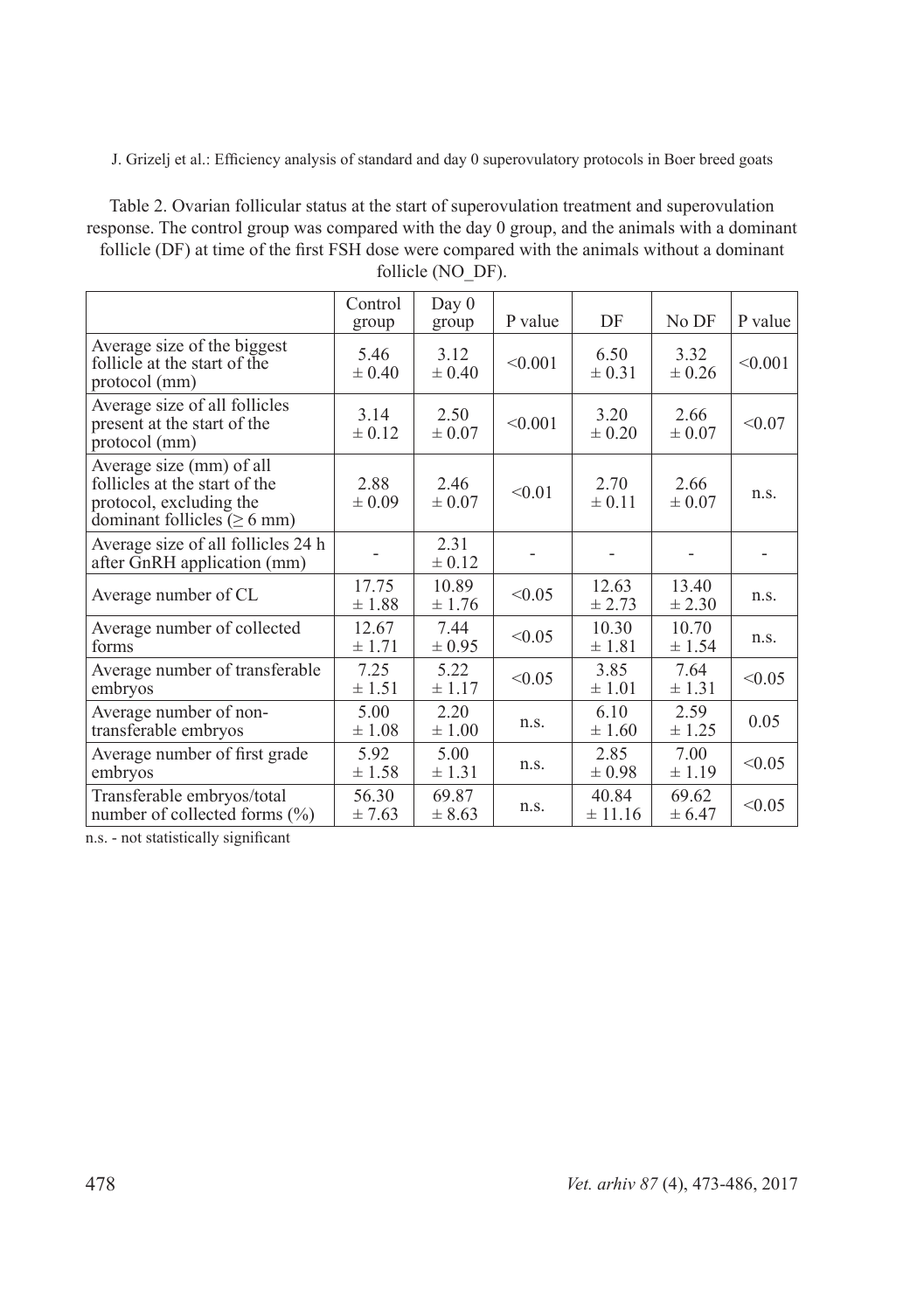



Day **1** (0 h, before the first FSH injection), **2** (before the third FSH injection; 24 h), **3** (before the fifth FSH injection; 48 h), **4** (at the start of estrus; 72-78 h), **5** (after the ovulation, 112-120 h). **\*** Statistically significant difference in the number of follicles within the same follicle category between the control (C) and day  $0$  (D0) groups (P<0.05).

**+** Values that were close to statistically significant difference (P<0.10) in the number of follicles within the same follicle category between the control (C) and day 0 (D0) groups.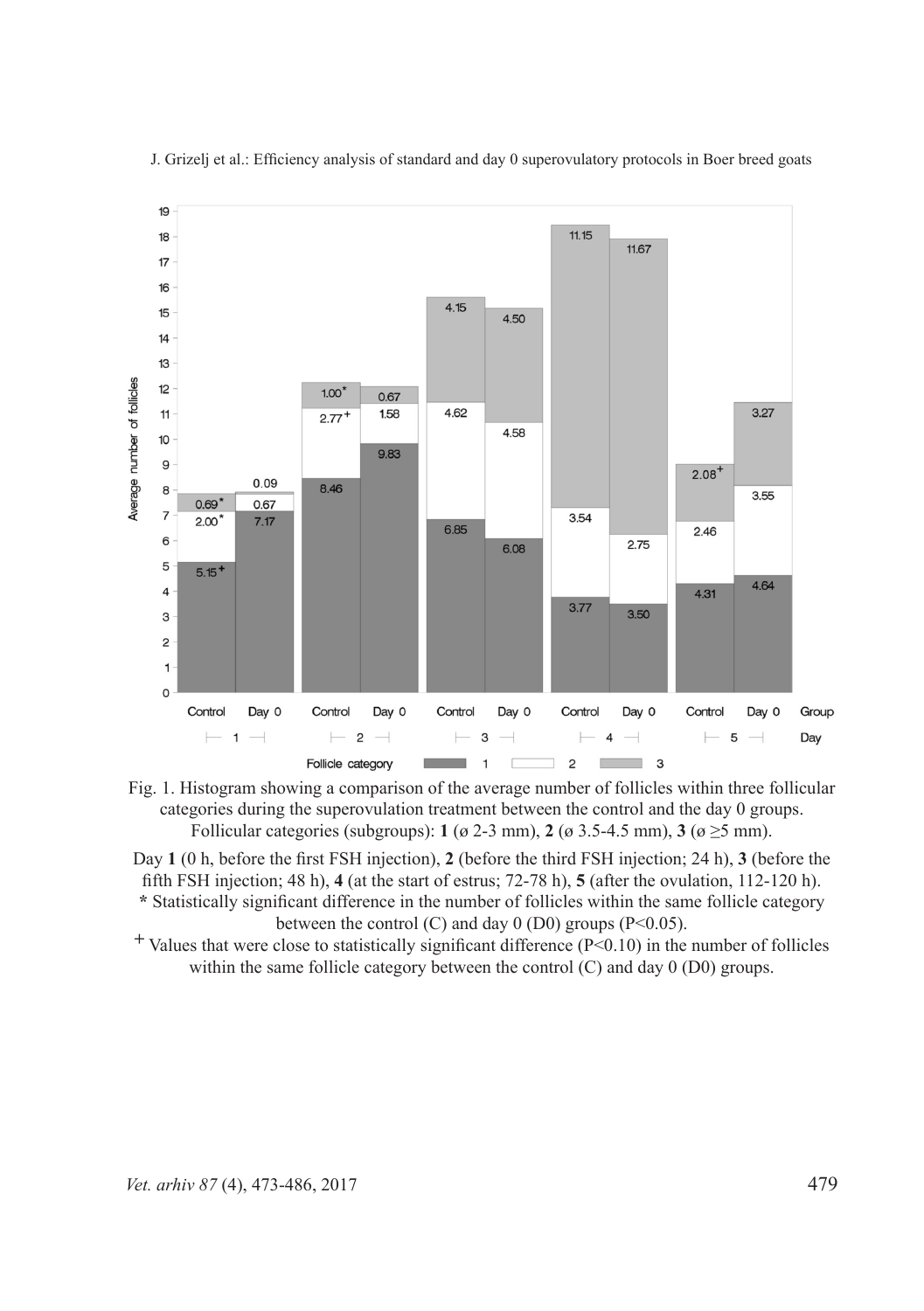

Fig. 2. Histogram showing comparison of the average number of follicles within three follicular categories during the superovulation treatment between animals with a dominant follicle present (DF) and those without a dominant follicle (NO\_DF) at the time of the first FSH injection.

Follicular categories (subgroups): **1** ( $\alpha$  2-3 mm), **2** ( $\alpha$  3.5-4.5 mm), **3** ( $\alpha \ge 5$  mm).

Day **1** (0 h, before the first FSH injection), **2** (before the third FSH injection; 24 h), **3** (before the fifth FSH injection; 48 h), **4** (the start of oestrus; 72-78 h), **5** (after ovulation, 112-120 h).

**\*** A statistically significant difference in the number of follicles within the same follicle category between the group with a dominant follicle present (DF) and the group without a dominant follicle (NO DF)  $(P<0.05)$ .

**+** Values that were close to statistically significant difference (P<0.10) in the number of follicles within the same follicle category between the group with a dominant follicle present (DF) and group without a dominant follicle (NO\_DF).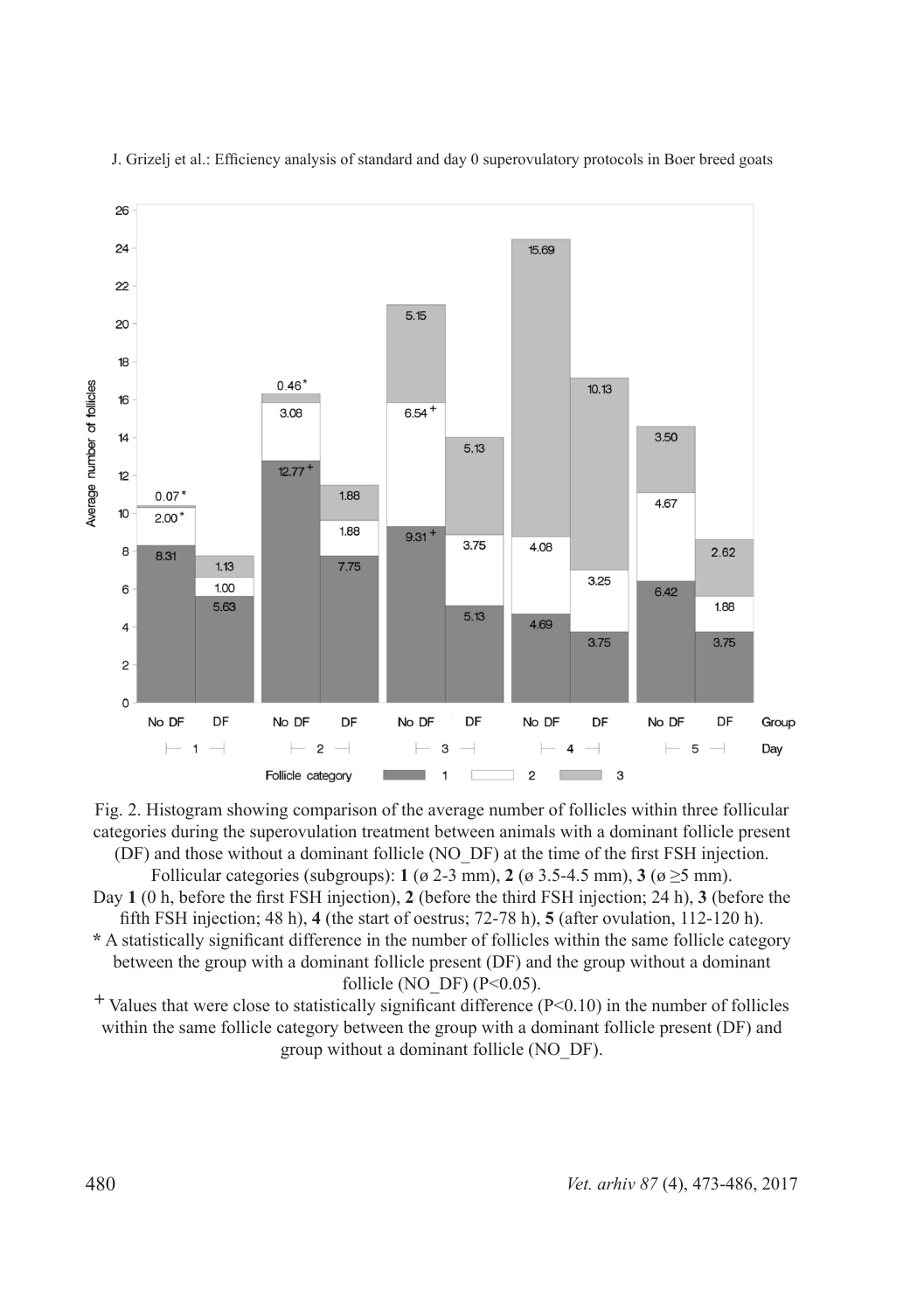## **Discussion**

The flushing success rate in this study is very close to the result obtained by SENLIS (1990) who had a laparotomic uterine flushing efficiency rate of 71%. In the current study, the success of the first flushing was slightly higher than the second one, with no statistically significant difference (P<0.10).

In the current study, the average number of CLs counted on the ovaries of all animals in both groups was  $14.8 \pm 1.5$ , which was consistent with previous research done by GONZALEZ-BULNES et al. (2003a), SENTHIL-KUMAR et al. (2003) and GREYLING et al. (2002), respectively. This number is one of the vital parameters used to evaluate the success of the superovulation treatment, and it depends on several factors, such as the source of gonadotropins, differences in protocol applied, the breed of the animals and the season in which the research was conducted (GARZA et al., 2015).

In this study a statistically significant difference was found in the total number of CLs between the control and day 0 groups of animals. The day 0 group had a significantly lower number of CLs*,* and this finding corresponds to the results obtained by a similar protocol in the study conducted by MENCHACA et al. (2007) and LEHLOENYA and GREYLING (2010).

The average number of collected forms for all the animals included in this study was slightly higher when compared with research done in other breeds of goats (PENDLETON et al., 1992; SELVARAJU et al., 2003; SENTHIL-KUMAR et al., 2003). This may indicate that Boer goats respond better to superovulatory treatment.

The average number of transferable embryos for all goats in this research was 6.38  $\pm$  1.0, and the percentage of transferable embryos within the collected forms (embryo viability) was  $60.03 \pm 6.3\%$ , which is consistent with the results obtained by SENTHIL-KUMAR et al. (2003) and GONZALEZ-BULNES et al. (2003a).

The average number of non-transferable embryos in this research was almost five times higher than that in results obtained by SENTHIL-KUMAR et al. (2003). The same occurred with the number of non-fertilized oocytes, while the percentage of fertilization was similar to the results of other researchers (KHOBOSO, 2008; MENCHACA et al., 2007). Interestingly, the number of non-fertilized oocytes in the current study was two times lower than that obtained by KHOBOSO (2008).

When compared to the experimental group (day 0), the control group in the current study had a significantly higher number of collected forms and a higher number of transferable embryos which was close to statistically significant difference (P≤0.10). On the other hand, concerning the number of collected forms and transferable embryos MENCHACA et al. (2007) in their research reported similar results obtained from the experimental group; however, their control group had a significantly smaller number of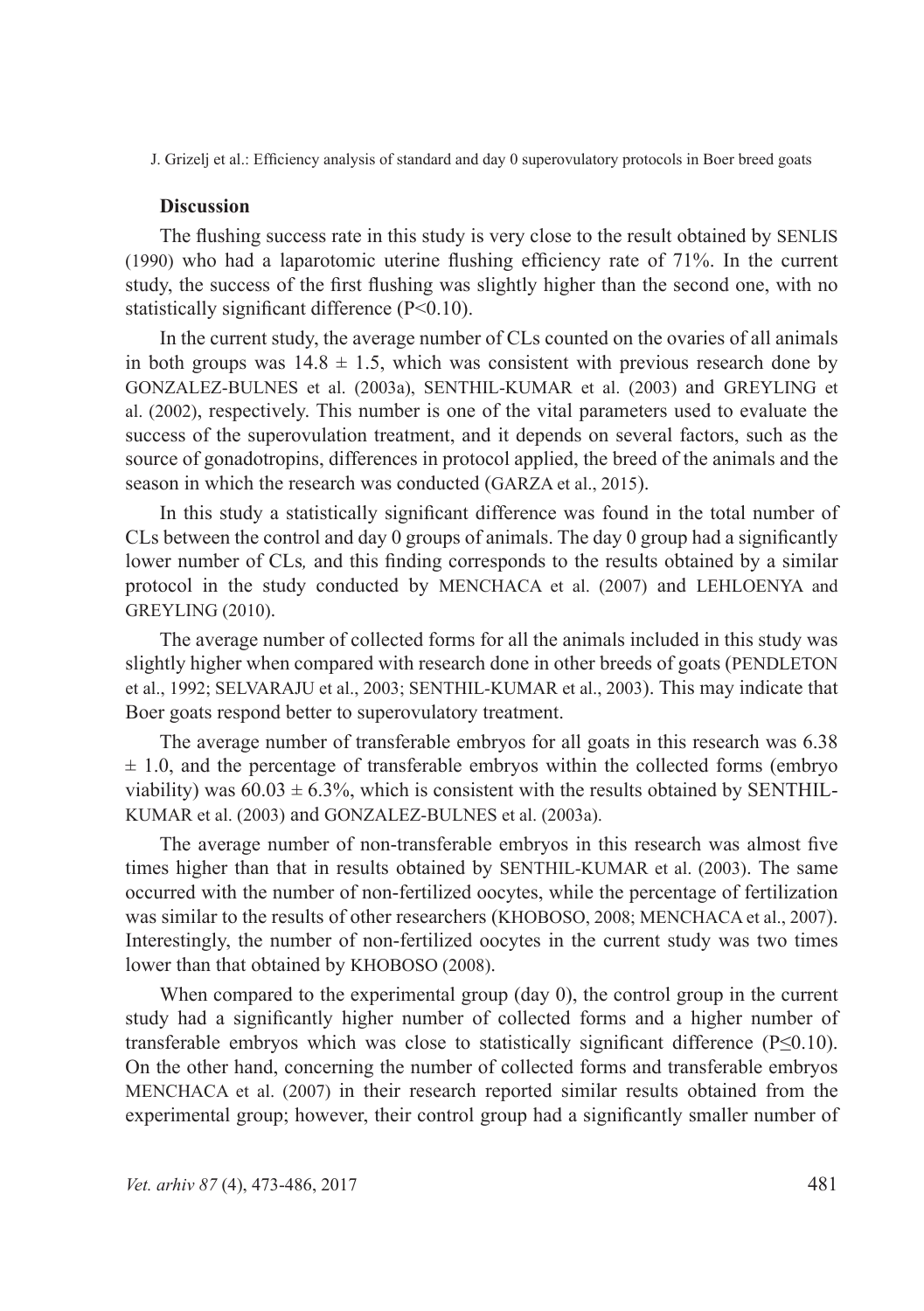collected forms and transferable embryos when compared to the results obtained from the control group in this study. The most likely reason for this discrepancy is that at the beginning of superovulation treatment a dominant follicle (measuring  $\geq 6$  mm) was observed in 85% of animals.

Moreover, animals with a dominant follicle at the beginning of the treatment showed asynchronous growth of the follicles during superovulation, and most of those did not ovulate, what probably caused the small number of transferable embryos obtained. However, it seems that the dominant follicle did not hamper the development of the other follicles during the treatment with FSH.

In the current study, there was no association between the number of follicles of each category, the time when the superovulation protocol started and the number of obtained transferable embryos. This fact suggests that, although the application of exogenous FSH may induce the development of the follicles to pre-ovulatory size, following ovulation and fertilization not all the oocytes have the capacity to become vital (transferable) embryos. Since there was no difference in the number of CLs and the number of collected forms between the animals with and those without a dominant follicle, we hypothesize that the most probable reason for the lower ovulation rate in the day 0 group could be a particular follicular population that was present at the beginning of the superovulation treatment. This is further supported by the results of similar studies in which the presence of a dominant follicle measuring  $\geq 6$  mm at the beginning of superovulatory treatment with multiple doses of FSH did not significantly influence the percentage of ovulation (GONZALEZ-BULNES et al., 2000, 2003a, 2003b).

Similar positive correlations between the number of follicles measuring 2 to 6 mm and the number of CLs, as well as the number of follicles measuring 4 to 6 mm and the number of transferable embryos, were found by GONZALEZ-BULNES et al. (2003a). According to DE SMEDT et al. (1994) oocytes are capable of reaching maturity only within follicles measuring more than 3 mm in diameter. Oocytes that come from smaller follicles are either hard to fertilize or develop following fertilization into retarded or non-transferable embryos. Likewise, in our study, the group of goats without a dominant follicle had a significantly higher percentage of transferable embryos, and particularly a higher number of first class embryos. On the other hand, the group of goats with a dominant follicle had a greater number of non-transferable embryos, and the difference was close to statistically significant ( $P = 0.07$ ). The average diameter of the follicles in the day 0 group on the first day of the experiment was significantly lower than in the control group. Such a low average follicular diameter on the first day of the experiment could be the result of the particularities of the applied protocol, i.e. the fixed time when the superovulation protocolsbegan. The day 0 protocol began 24 h following induced ovulation, i.e. 48 h after GnRH application. For the majority of goats, twenty-four hours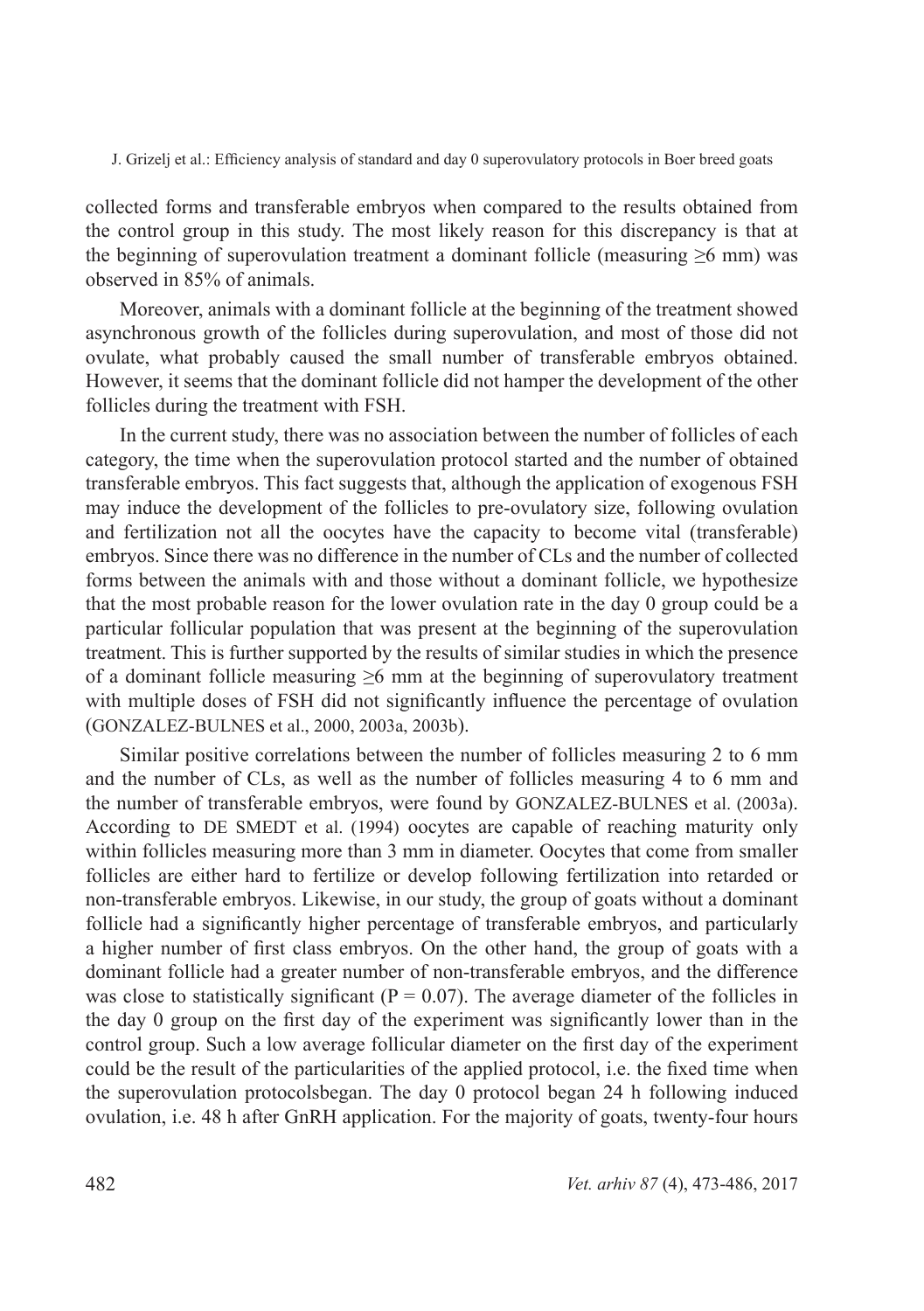after induced ovulation was obviously an insufficient length of time for development of follicles larger than 3 mm in diameter. The slower follicular growth after ovulation could indicate that Boer goats may be prone to have a smaller number of follicular waves during the sexual cycle, while most authors indicate four follicular waves as an average in the sexual cycle of goats (GINTHER and KOT, 1994; DE CASTRO et al., 1999; SCHWARZ and WIERZCHOS, 2000; MENCHACA and RUBIANES, 2002). Another reason for the slower follicular growth could be application of the GnRH analogue, given 48 h before the start of the superovulation treatment in order to synchronize ovulation. Likewise, less successful flushing and a smaller number of transferable embryos obtained were recorded in a study where a GnRH analogue was given as part of the superovulation protocol (KHOBOSO, 2008). The author suggests that the reason for the failure of the superovulation treatment could be the low levels of LH hormone that impeded maturation of the oocytes. These results are contradictory to a previous research where a higher number of transferable embryos were obtained (COGNIE et al., 2003).

## **Conclusions**

The modified day 0 protocol significantly reduced the number of animals with a dominant follicle present before the start of superovulation. It also reduced the number of follicles measuring 3 to 5.5 mm. Goats that had a dominant follicle present at the time when the superovulation procedure started had fewer second category follicles at the time when the first FSH dose was injected, and fewer transferable embryos.

The animals with dominant follicles had uneven follicular growth due to atresia and disturbed follicular recruitment, and they had a large number of non-transferable embryos. In Boer goats, the number of follicles of a certain size before the start of the superovulation treatment has an effect as important as the effect of dominance.

The application of FSH hormone when performing the modified (day 0) protocol should start at the time when a suitable number of follicles belonging to the second category are present on the ovaries.

#### **Acknowledgements**

 $\mathcal{L}=\mathcal{L}$ 

#### **Reference**

AYRES, S. L., W. GAVIN, E. MEMILI, E. BEHBOODI (2012): Superovulation in goats during the second follicular wave, with or without exogenous progesterone. Small Rumin. Res. 104, 146-150.

This research was partially supported by the Agence Universitaire de la Francophonie project (AUF) "L'optimisation des paramètres de reproduction, de génétique et de santé pour l'amélioration de la production des troupeaux de chèvres".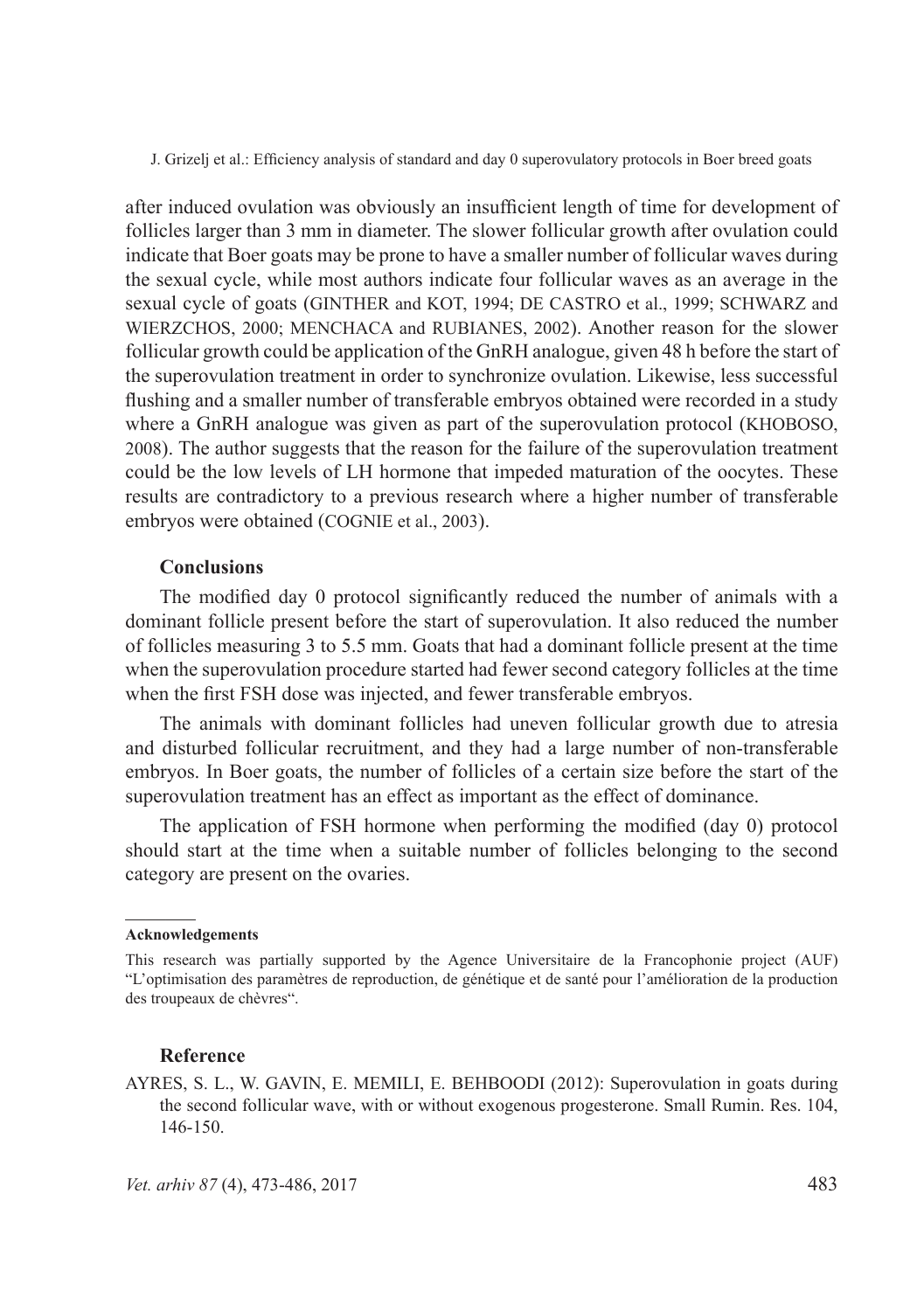- COGNIE, Y., G., BARIL, N. POULIN, P. MERMILLOD (2003): Current status of embryo technologies in sheep and goat. Theriogenology 59, 171-188.
- DE CASTRO, T., E. RUBIANES, A. MENCHACA, A. RIVERO (1999): Ovarian dynamics, serum estradiol and progesterone concentrations during the interovulatory interval in goats. Theriogenology 52, 399-411.
- DE SMEDT, V., N. CROZET, L. GALL (1994): Morphological and functional changes accompanying the acquisition of meiotic competence in ovarian goat oocyte. J. Exp. Zool. 269, 128-139.
- DJURICIC, D., T. DOBRANIC, J. GRIZELJ, D. GRACNER, I. HARAPIN, D. STANIN, I. FOLNOZIC, I. GETZ, D. CVITKOVIC, M. SAMARDZIJA (2011): Concentrations of total proteins and albumins, and AST, AP, CK and GGT activities in the blood sera Boer and Saanen goats during puerperium. Reprod. Domest. Anim. 46, 674-677.
- ĐURIČIĆ, D., T. DOBRANIĆ, M. SAMARDŽIJA, I. HARAPIN, S. VINCE, J. GRIZELJ, N. PRVANOVIĆ, D. GRAČNER, LJ. BEDRICA, D. CVITKOVIĆ (2008): Analyse der Ovarienaktivität der Burenziegen im Puerperium locksmithing des Stoffwechsel- und Hormonprofils. Tierärztl. Umschau 63, 370**-**376.
- ĐURIČIĆ, D., M. SAMARDŽIJA, T. DOBRANIĆ, L. VUKOŠA, I. HARAPIN, D. GRAČNER, Ž. PAVIČIĆ (2009a): Einfluss der Jahreszeit auf die Serviceperiode und Zwischenlammzeit bei Burenziegen im nordwestlichen Teil Kroatiens. Tierärztl. Umschau 64, 24-29.
- ĐURIČIĆ, D., T. DOBRANIĆ, M. SAMARDŽIJA, S. VINCE, J. GRIZELJ (2009b): Fruchtbarkeitsmerkmale der Burenziegen im nordwestlichen Teil Kroatiens. Tierärztl. Umschau 64, 384-388.
- ĐURIČIĆ, D., J. GRIZELJ, T. DOBRANIĆ, I. HARAPIN, S. VINCE, P. KOČILA, I. FOLNOŽIĆ, M. LIPAR, G. GREGURIĆ GRAČNER, M. SAMARDŽIJA (2012): Reproductive performance of boer goats in a moderate climate zone. Vet. arhiv 82, 351-358.
- GARZA, A., A. GOMEZ, F. VASQUEZ ARMIJO, R. A. LEDEZMA-TORRES, H. BERNAL, F. SANCHEZ DAVILA (2015): Status and implementation of reproductive technologies in goats in emerging countries. Review. Afr. J. Biotechnol. 14, 719-727.
- GINTHER, O. J., K. KOT (1994): Follicular dynamics during the ovulatory season in goats. Theriogenology 42, 987-1001.
- GONZALEZ-BULNES, A., J. SANTIAGO-MORENO, M. J. COCERO, A. LOPEZ-SEBASTIAN (2000): Effects of FSH commercial preparation and follicular status on follicular growth and superovulatory response in Spanish Merino ewes. Theriogenology 54, 1055-1064.
- GONZALEZ-BULNES, A., J. A. CARRIZOSA, C. DIAZ-DELFA, R. M. GARCIA-GARCIA, B. URRUTIA, J. SANTIAGO-MORENO, M. J. COCERO, A. LOPEZ-SEBASTIAN (2003a): Effects of ovarian follicular status on superovulatory response of dairy goats to FSH treatment. Small Rumin. Res. 48, 9-14.
- GONZALEZ-BULNES, A., R. M. GARCIA-GARCIA, J. SANTIAGO-MORENO, V. DOMINGUEZ, A. LOPEZ-SEBASTIAN, M. J. COCERO (2003b): Reproductive season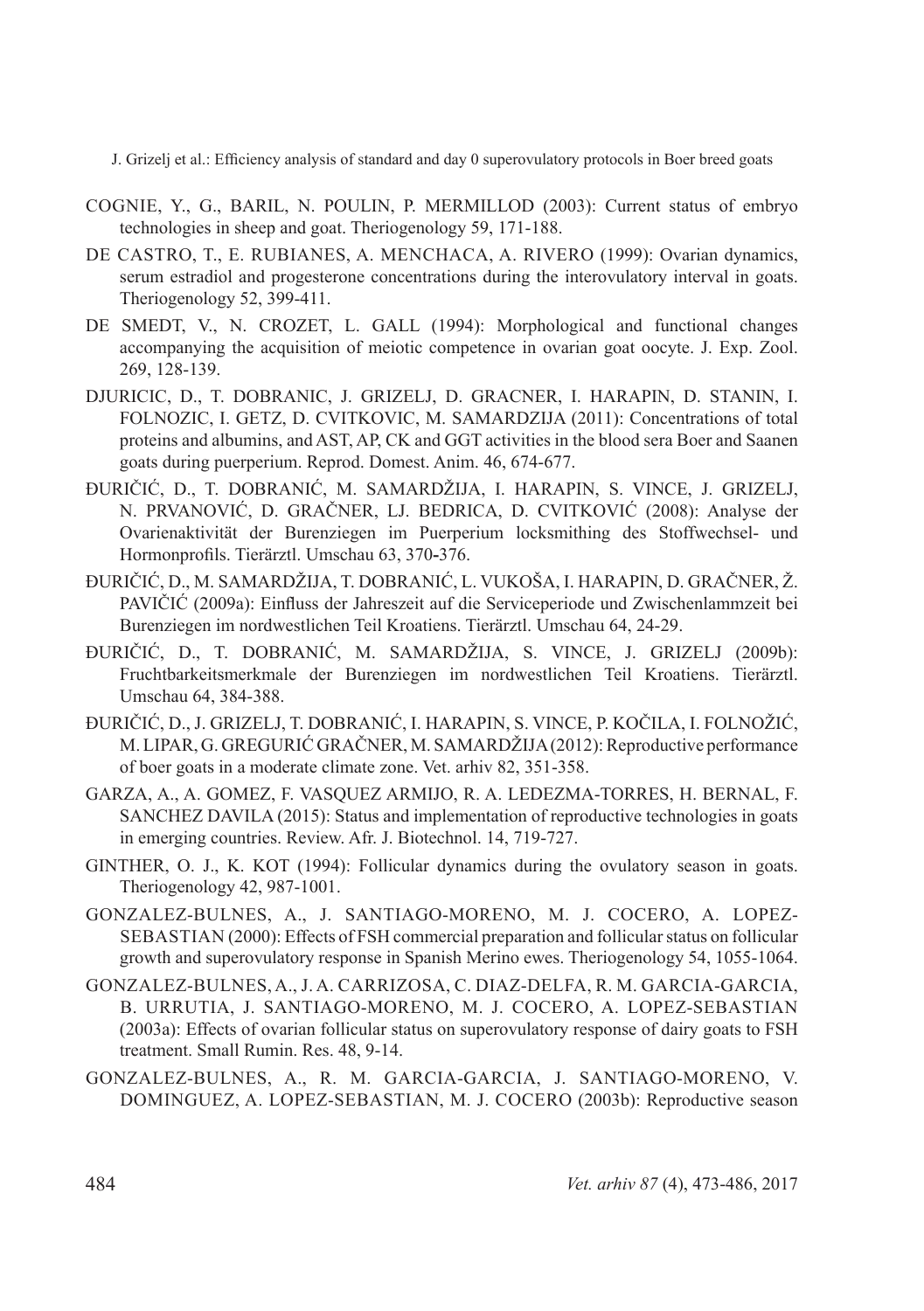affects inhibitory effects from large follicles on the response to superovulatory FSH treatments in ewes. Theriogenology 60, 281-288.

- GREYLING, J. P. C., M. VAN DER NEST, L. M. J. SCHWALBACH, T. MULLER, (2002): Superovulation and embryo transfer in South African boer and indigenous feral goats. Small Rumin. Res. 43, 45-51.
- GRIZELJ, J., S. VINCE, M. SAMARDŽIJA, A. GONZALEZ-BULNES, T. DOVENSKI, L. TURMALAJ, B. ŽEVRNJA (2013): Use of ultrasonography to detect ovarian response in goats submitted to multiple ovulation and embryo transfer program. Vet. arhiv 83, 125-134.
- IETS (1998): In: Manual of the International Embryo Transfer Society, 3rd edition. (Stringfellow, D. A., S. M. Seidel, Eds.). IL, USA, Savoy. 106-107.
- KHOBOSO, C. L. (2008): Multiple ovulation and embryo transfer in goats. PhD Thesis. Faculty of Natural and Agricultural Sciences, Department of Animal, Wildlife and Grassland Sciences University of the Free State Bloemfontein.
- LEHLOENYA, K. C., J. P. C. GREYLING (2010): The ovarian response and embryo recovery rate in Boer goat does following different superovulation protocols, during the breeding season. Small Rumin. Res. 88, 38-43.
- LINDSELL, C. W., B. D. MURPHY, R. J. MAPLETOFT (1986): Superovulatory and endocrine responses in heifers treated with FSH-P at different stages of estrus cycle. Theriogenology 26, 209-219.
- MENCHACA, A., A. PINCZAK, E. RUBIANES (2002): Follicular recruitment and ovulatory response to FSH treatment initiated on day 0 or day 3 post-ovulation in goats. Theriogenology 58, 1713-1721.
- MENCHACA, A., E. RUBIANES (2002): Relation between progesterone concentrations during the early luteal phase and follicular dynamic in goats. Theriogenology 57, 1411-1419.
- MENCHACA, A., M. VILARIÑO, M. CRISPO, A. PINCZAK, E. RUBIANES (2007): Day 0 Protocol: Superstimulatory treatment initiated in the absence of a large follicle improves ovarian response and embryo yield in goats. Theriogenology 68, 1111-1117.
- PENDLETON, R. J., C. R. YOUNGS, R. W. RORIE, S. H. POOL, M. A. MEMON, R. A. GODKE (1992): Follicle stimulating hormone versus pregnant mare serum gonadotropin for superovulation of dairy goats. Small Rumin. Res. 8, 217-224.
- RUBIANES, E., A. MENCHACA (2003): The pattern and manipulation of ovarian follicular growth in goats. Anim. Reprod. Sci. 78, 271-287.
- SAMARDŽIJA, M., T. DOBRANIĆ, M. LIPAR, I. HARAPIN, N. PRVANOVIĆ, J. GRIZELJ, G. GREGURIĆ-GRAČNER, V. DOBRANIĆ, B. RADIŠIĆ, D. ĐURIČIĆ (2011): Comparison of blood serum macrominerals concentrations in meat and dairy goats during puerperium. Vet. arhiv 81, 1-11.
- SAS INSTITUTE INC. URL: http://support.sas.com /onlinedoc/913/docMainpage.jsp [04. 02. 2015].
- SCHWARZ, T., E. WIERZCHOS (2000): Relationship between FSH and ovarian follicular dynamics in goats during the estrus cycle. Theriogenology 53, 381.

*Vet. arhiv 87* (4), 473-486, 2017 485